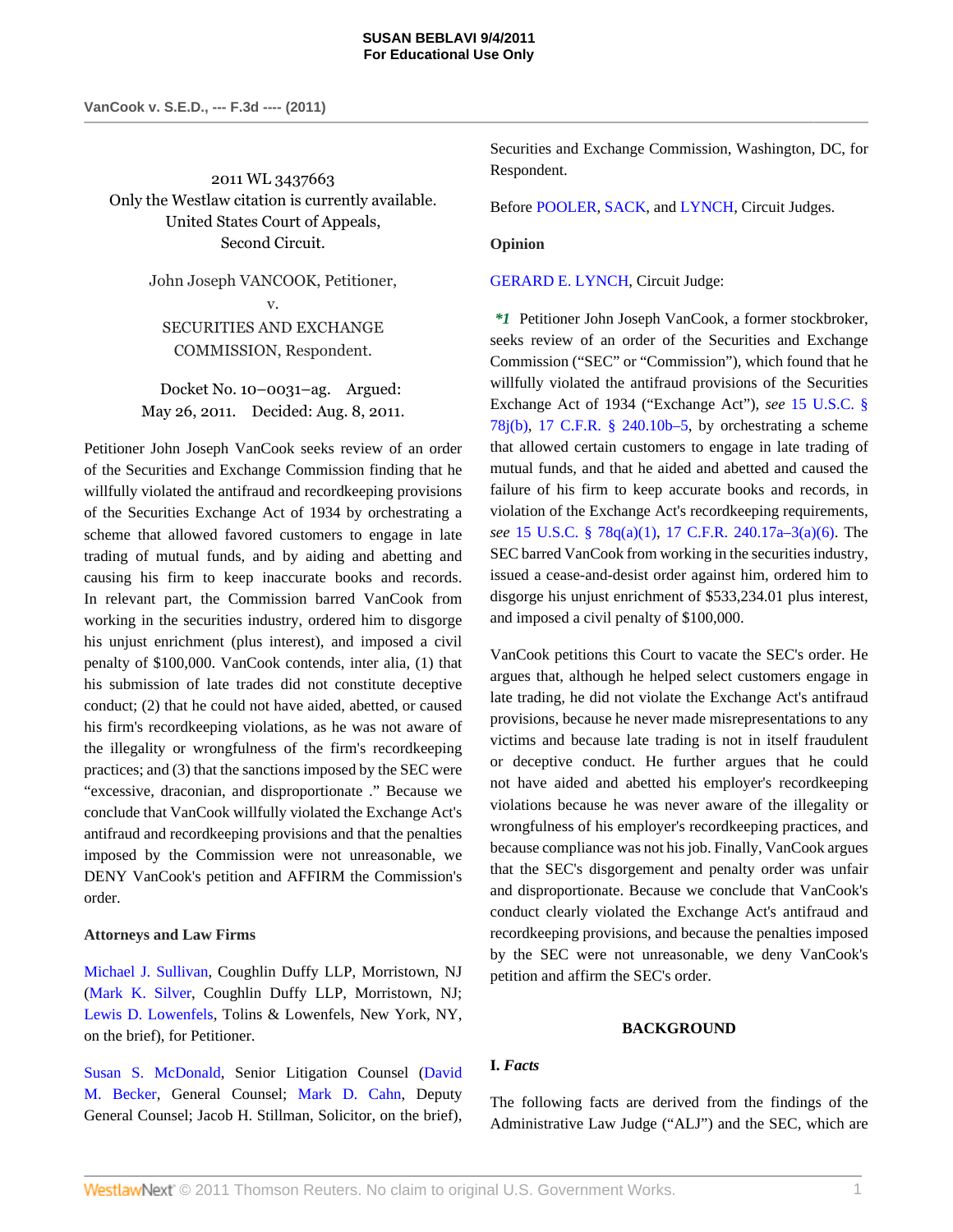#### **SUSAN BEBLAVI 9/4/2011 For Educational Use Only**

# **VanCook v. S.E.D., --- F.3d ---- (2011)**

supported by substantial evidence and which we therefore must accept for purposes of this review. *See* [15 U.S.C. § 80b–](http://www.westlaw.com/Link/Document/FullText?findType=L&pubNum=1000546&cite=15USCAS80B-13&originationContext=document&vr=3.0&rs=cblt1.0&transitionType=DocumentItem&contextData=(sc.Search)#co_pp_8b3b0000958a4) [13\(a\)](http://www.westlaw.com/Link/Document/FullText?findType=L&pubNum=1000546&cite=15USCAS80B-13&originationContext=document&vr=3.0&rs=cblt1.0&transitionType=DocumentItem&contextData=(sc.Search)#co_pp_8b3b0000958a4); *[Valicenti Advisory Servs., Inc. v. SEC,](http://www.westlaw.com/Link/Document/FullText?findType=Y&serNum=1999263783&pubNum=506&originationContext=document&vr=3.0&rs=cblt1.0&transitionType=DocumentItem&contextData=(sc.Search)#co_pp_sp_506_64)* 198 F.3d 62, [64–65 \(2d Cir.1999\)](http://www.westlaw.com/Link/Document/FullText?findType=Y&serNum=1999263783&pubNum=506&originationContext=document&vr=3.0&rs=cblt1.0&transitionType=DocumentItem&contextData=(sc.Search)#co_pp_sp_506_64). Where VanCook's testimony, which the ALJ reasonably found lacking in credibility, differs from that of the witnesses found believable, the divergence is indicated in footnotes.

VanCook has worked in the securities industry since 1995, and since 2000 has provided brokerage services to hedge funds that trade mutual funds. In 2001, he joined Louisianabased Pritchard Capital Partners, LLC ("Pritchard Capital" or "the firm") in order to launch and manage the firm's New York office and to attract new, mutual-fund-trading hedgefund customers to the firm. When the New York office opened in March 2001, Pritchard Capital also hired Elizabeth McMahon to assist VanCook in taking and executing customers' orders. At that time, VanCook and McMahon were the office's only employees; McMahon reported to VanCook, and they worked closely together. VanCook eventually purchased a 20 percent interest in the firm, becoming a coowner with Thomas Pritchard.

<span id="page-1-0"></span>*\*2* Pritchard Capital was an introducing broker—that is, "a firm that has the initial contact with the public customer" but does not itself "handle [ ] the mechanics of order entry, confirmation, clearance of trades, calculation of margin, [or] similar activities." *[Katz v. Fin. Clearing & Servs. Corp.,](http://www.westlaw.com/Link/Document/FullText?findType=Y&serNum=1992097654&pubNum=345&originationContext=document&vr=3.0&rs=cblt1.0&transitionType=DocumentItem&contextData=(sc.Search)#co_pp_sp_345_90)* [794 F.Supp. 88, 90 \(S.D.N.Y.1992\)](http://www.westlaw.com/Link/Document/FullText?findType=Y&serNum=1992097654&pubNum=345&originationContext=document&vr=3.0&rs=cblt1.0&transitionType=DocumentItem&contextData=(sc.Search)#co_pp_sp_345_90). For the latter functions, Pritchard Capital contracted with a clearing broker. When VanCook joined the firm, its clearing broker was Bear Stearns. Bear Stearns required the firm to fax its orders for mutual-fund trades by 4:00 p.m. every trading day in order for fund shares to be credited with that day's net asset value ("NAV").  $<sup>1</sup>$  $<sup>1</sup>$  $<sup>1</sup>$  NAVs change daily depending on market</sup> events. Late trading enables the trader to profit from market events, such as earning announcements, that occur after 4:00 p.m. and consequently are not reflected in that day's NAV. *See* [Amendments to Rules Governing Pricing of Mut. Fund](http://www.westlaw.com/Link/Document/FullText?findType=Y&serNum=2003912981&pubNum=0006513&originationContext=document&vr=3.0&rs=cblt1.0&transitionType=DocumentItem&contextData=(sc.Search)) [Shares, Investment Company Act Release No. 26,288, 81](http://www.westlaw.com/Link/Document/FullText?findType=Y&serNum=2003912981&pubNum=0006513&originationContext=document&vr=3.0&rs=cblt1.0&transitionType=DocumentItem&contextData=(sc.Search)) [SEC Docket 2553, 2003 WL 22926831, at \\*2 \(Dec. 11, 2003\)](http://www.westlaw.com/Link/Document/FullText?findType=Y&serNum=2003912981&pubNum=0006513&originationContext=document&vr=3.0&rs=cblt1.0&transitionType=DocumentItem&contextData=(sc.Search)) ("A late trader can exploit events occurring after 4:00 p.m., such as earnings announcements, by buying on good news (and thus obtaining fund shares too cheaply) or selling on bad news (and thus selling at a higher price than the shares are worth)."). That is, the late trader who enters orders after 4:00 p.m., but nevertheless manages to secure that day's NAV, is able to buy, exchange, or redeem his fund shares at a NAV that was calculated before the release of any after-market information. This practice of late trading violates the forward pricing rule of SEC Rule 22c–1. *See* [17 C.F.R. 270.22c–1](http://www.westlaw.com/Link/Document/FullText?findType=L&pubNum=1000547&cite=17CFRS270.22C-1&originatingDoc=I3b269273c1e511e08bbeb4ca0e5b8ed9&refType=LQ&originationContext=document&vr=3.0&rs=cblt1.0&transitionType=DocumentItem&contextData=(sc.Search)).

Mutual funds generally are required to calculate their NAVs daily by 4:00 p.m. Eastern Standard Time, when the closing bell rings on the major U.S. stock exchanges. *See* [17 C.F.R.](http://www.westlaw.com/Link/Document/FullText?findType=L&pubNum=1000547&cite=17CFRS270.22C-1&originationContext=document&vr=3.0&rs=cblt1.0&transitionType=DocumentItem&contextData=(sc.Search)#co_pp_3fed000053a85) [270.22c–1\(b\)\(1\)](http://www.westlaw.com/Link/Document/FullText?findType=L&pubNum=1000547&cite=17CFRS270.22C-1&originationContext=document&vr=3.0&rs=cblt1.0&transitionType=DocumentItem&contextData=(sc.Search)#co_pp_3fed000053a85); *[SEC v. Pentagon Capital Mgmt. PLC,](http://www.westlaw.com/Link/Document/FullText?findType=Y&serNum=2018119647&pubNum=4637&originationContext=document&vr=3.0&rs=cblt1.0&transitionType=DocumentItem&contextData=(sc.Search)#co_pp_sp_4637_247)* 612 [F.Supp.2d 241, 247 \(S.D .N.Y.2009\)](http://www.westlaw.com/Link/Document/FullText?findType=Y&serNum=2018119647&pubNum=4637&originationContext=document&vr=3.0&rs=cblt1.0&transitionType=DocumentItem&contextData=(sc.Search)#co_pp_sp_4637_247). Most mutual funds disclose their NAV calculation times in their prospectuses. The mutual funds traded by Pritchard Capital disclosed in their prospectuses that they calculated their NAVs "at" or "as of" the close of regular trading on the New York Stock Exchange ("NYSE"), which is 4:00 p.m. According to McMahon's testimony, Bear Stearns's 4:00 p.m. deadline for receiving orders was a "hard and fast rule."

Late in 2001, VanCook convinced Pritchard Capital to change its clearing broker to Banc of America Securities ("BOA"), which did not have a 4:00 p.m. deadline. Instead, BOA used a computer system, the Mutual Fund Routing System ("MFRS"), that allowed its customers, including Pritchard Capital, to enter orders up to an hour and a half after the NYSE closing bell—that is, up to 5:30 p.m .—while still receiving that day's NAV. The MFRS's instruction manual, a copy of which BOA provided to Pritchard Capital, specified that

<span id="page-1-1"></span>[a]ll orders should be received and time stamped by the close of the NYSE 4 PM EST. The MFRS system allows orders that have been entered prior to 4 PM EST to be review [ed] until 5:15 PM EST.  $2$ 

*\*3* This feature of the MFRS was designed to allow brokers to "review" timely orders and make corrections after 4:00 not to enter new orders after 4:00 p.m.

Nevertheless, VanCook soon began exploiting this MFRS loophole on behalf of three of the firm's hedge-fund customers: Simpson Capital Management ("Simpson"), Goodwin Trading Corporation ("Goodwin"), and Millennium Capital Management ("Millennium"). In accordance with VanCook's instructions, these three customers would email or fax VanCook daily lists of proposed orders, or "possible trade sheets," by 4:00 p.m. VanCook or McMahon would immediately timestamp these tentative instructions, but would wait to submit any orders to BOA until after they had received final instructions as to which trades the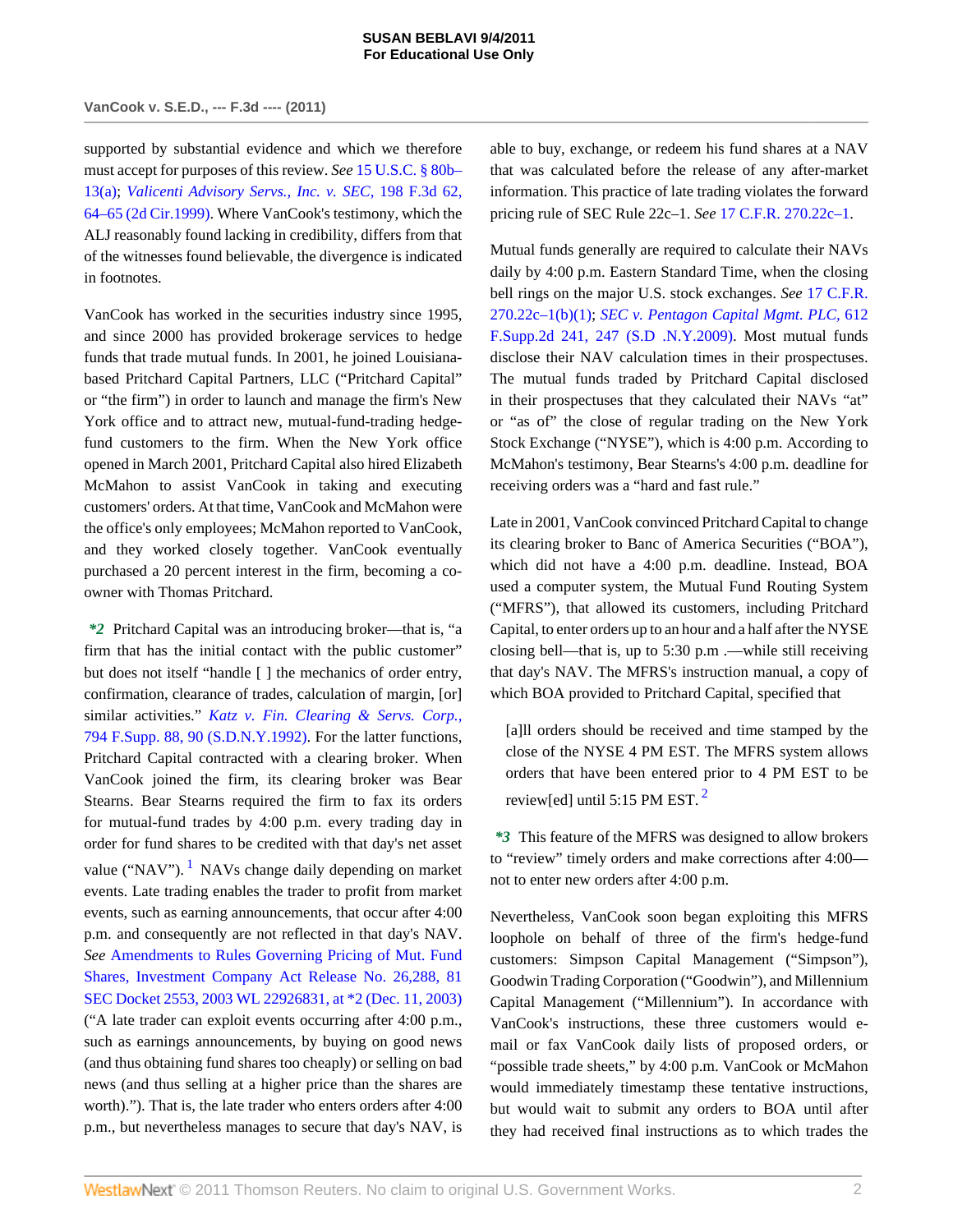# **VanCook v. S.E.D., --- F.3d ---- (2011)**

customers wanted to be executed. This procedure enabled the three favored customers to decide, after the funds' NAVs were calculated at the close of market, whether to go ahead with the "possible" trades, depending on whether the trades turned out to be favorable. VanCook would not record the time that a late-trading customer submitted its final instructions; instead, he would enter the order into MFRS and print a screenshot of his computer monitor, which reflected the time the order had been entered into MFRS but not the time that Pritchard Capital had received that customer's final instruction. Thus, regardless of whether the firm received final order instructions prior to 4:00 p.m. or afterward, the order appeared to have been received by 4:00.

VanCook has stipulated that he regularly allowed Simpson and Goodwin to finalize trades after 4:00 p.m., that he and McMahon "took some of those calls, took the final trading orders," and that "one or the other of them or [another Pritchard Capital employee] would enter them into" MFRS after 4:00 p.m. in order to secure that trading day's NAV. Between November 2001 and July 2003, VanCook —or Pritchard Capital employees acting at his behest executed nearly five thousand late-trading orders for these clients: 3,085 for Simpson, 1,828 for Goodwin, and 23 for Millennium.

VanCook's exploitation of the MFRS loophole yielded significant profits for himself, his firm, and these three latetrading clients. His compensation increased dramatically each year; he was paid \$180,000 in 2001, \$600,000 in 2002, and \$800,000 in 2003. And although not all of his pay was connected to late trading, VanCook admits that the Simpson orders, in particular, "accounted for a substantial portion of [his] commissions." In addition, VanCook's latetrading scheme attracted business and convinced existing customers to stay with the firm. Goodwin's chief, for example, testified that VanCook's late-trading scheme was one reason he selected Pritchard Capital as his company's introducing broker, and that Goodwin finalized "probably over ninety percent" of its proposed trade sheets after 4:00 p.m.

Millennium, by contrast, did not originally hire Pritchard Capital for the purpose of engaging in late trading. At first, Millennium always submitted its finalized proposed sheets to VanCook by 3:30 p.m. in accordance with general industry practice. Eventually, however, Millennium grew dissatisfied with the performance of its Pritchard Capital accounts. One of Millennium's portfolio managers, Kovan Pillai, testified that when he told VanCook of Millennium's intention to close its accounts and switch to a new introducing broker, VanCook informed Pillai of "this other business that he was doing with some other customers that was extremely profitable."

*\*4* Pillai testified that VanCook told him "that you submit the orders as you always do but before 5 o'clock or 5:05 at the latest, if you have a change of heart, if you see something happening in the business world that would change your opinion, then you were able to bust that trade." Similarly, Pillai's assistant, Scott Murray, testified that VanCook had told him of a method for "allow[ing] trades to be canceled if they were no longer desirable based on information that came out between 4:00 o'clock and however late the trades could be canceled." According to Pillai, VanCook assured him and Murray that "we would get the price that we normally would get from placing the order before 4 o'clock." [3](#page-9-0)

<span id="page-2-0"></span>Millennium chose to remain with Pritchard Capital because of the late-trading scheme that VanCook described to Pillai and Murray, in order "to test the idea to see if it really worked." Under VanCook's scheme, according to Pillai, Millennium "submit[ted] scenarios in the middle of the day as [they] had always done and then sometime around 5 o'clock [they] would make a decision whether [they] wanted to take the trade or not" and would call Pritchard Capital with final trading instructions.

<span id="page-2-1"></span>Over time, VanCook was confronted with numerous warnings that his late-trading scheme was improper. In January 2003, approximately one month after Millennium had begun using VanCook's late-trading procedure, Pillai became concerned about its legality and spoke with Millennium's attorney, Fred Stone. Stone told Pillai that the procedure might be illegal and advised Pillai to stop engaging in late trading. Pillai told VanCook about his conversation with Stone. According to Pillai's testimony, VanCook assured Pillai that the procedure was not "legally questionable," and that Stone was "being overly cautious" and was "wrong about this." VanCook took Pillai and Murray to lunch and, according to Pillai's testimony, again assured them that Stone was wrong and that VanCook's late-trading system was legal.<sup>[4](#page-9-1)</sup> Later that month, Millennium ceased late trading through Pritchard Capital.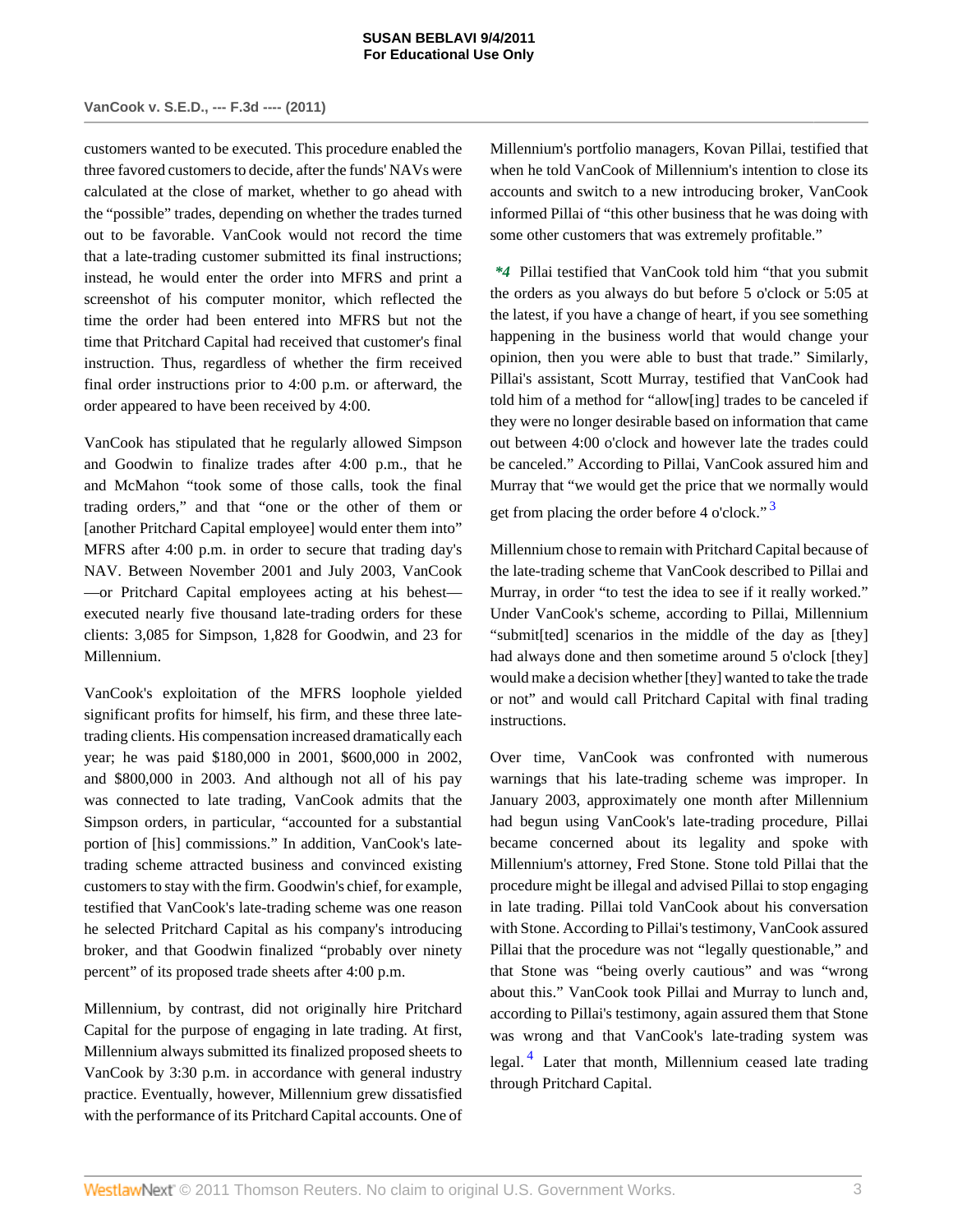Four months later, in May 2003, another Pritchard Capital hedge-fund customer told VanCook that it wanted legal advice regarding SEC Rule 22c–1, which provides that

[n]o registered investment company issuing any redeemable security, no person designated in such issuer's prospectus as authorized to consummate transactions in any such security, and no principal underwriter of, or dealer in, any such security shall sell, redeem, or repurchase any such security except at a price based on the current net asset value of such security which is next computed after receipt of a tender of such security for redemption or of an order to purchase or sell such security.

[17 C.F.R. § 270.22c–1\(a\)](http://www.westlaw.com/Link/Document/FullText?findType=L&pubNum=1000547&cite=17CFRS270.22C-1&originationContext=document&vr=3.0&rs=cblt1.0&transitionType=DocumentItem&contextData=(sc.Search)#co_pp_8b3b0000958a4). Specifically, the customer "wanted to know ... the [latest] time that they [could] enter orders" each day in order to receive that day's NAV. At VanCook's request, Pritchard, the majority owner and head of Pritchard Capital, convened a conference call with the customer to discuss the subject. On the call were VanCook, Pritchard, the hedge-fund customer, an acquaintance of that customer (another hedgefund operator), and Pritchard Capital's attorney, Jay Seale. The conclusion reached during the call was that, although Rule 22c–1 applied to mutual funds ("registered investment compan [ies]") rather than salespersons, salespersons could nevertheless be held liable for "aiding and abetting a dealer" for such conduct. Pritchard testified that after the call, Seale told him and VanCook to "stick to  $4:00$ " for all orders. Nevertheless, even after receiving this instruction, VanCook continued to execute late trades for Goodwin and Simpson.

*\*5* In July 2003, Pritchard learned that the New York Attorney General had begun an investigation into mutual fund trading practices. He testified that he subsequently began asking VanCook "daily" whether VanCook was "letting people put trades in after 4:00," and that VanCook repeatedly told him that "he didn't accept trades after [4:00]" and "had never done that at [the] firm."<sup>[6](#page-9-3)</sup>

# <span id="page-3-1"></span>**II.** *Prior Proceedings*

# **A. Initial Decision of the Administrative Law Judge**

The SEC initiated proceedings against VanCook by issuing an Order Instituting Administrative and Cease–and–Desist Proceedings. VanCook filed a timely response, and a hearing before an ALJ was held April 28–30, 2008. At the hearing, VanCook admitted that he "frequently" allowed Goodwin and Simpson to "call in with their final trading orders after 4 p.m.," and he did not deny that he allowed Millennium to do the same. However, in a post-hearing written submission to the ALJ, VanCook insisted that he believed the procedure he had followed with these customers—timestamping their proposed trading sheets at the time of receipt, even if final orders came in after 4:00—"would have satisfied any '4:00 p.m. rule.' " VanCook also insisted that he was unaware his activities were improper at the time he engaged in them. When asked at the hearing when he learned of Rule 22c– 1's requirements regarding the calculation of mutual funds' NAVs, VanCook testified: "I don't know when I knew that. I'm sure sometime in August or September of #03 it was made very clear to me."

The ALJ found VanCook's claims not credible. *See [Pritchard](http://www.westlaw.com/Link/Document/FullText?findType=Y&serNum=2016506882&pubNum=0006509&originationContext=document&vr=3.0&rs=cblt1.0&transitionType=DocumentItem&contextData=(sc.Search)) Capital Partners, LLC,* [Exchange Act Release No. 350, 93](http://www.westlaw.com/Link/Document/FullText?findType=Y&serNum=2016506882&pubNum=0006509&originationContext=document&vr=3.0&rs=cblt1.0&transitionType=DocumentItem&contextData=(sc.Search)) [SEC Docket 2046, 2008 WL 2695730 \(ALJ July 10, 2008\)](http://www.westlaw.com/Link/Document/FullText?findType=Y&serNum=2016506882&pubNum=0006509&originationContext=document&vr=3.0&rs=cblt1.0&transitionType=DocumentItem&contextData=(sc.Search)) (initial decision). The ALJ noted that VanCook had been a part of numerous conversations "that informed him the late trading scheme was illegal," *id.* at \* 14; that his testimony was "deliberately vague," *id.* at \* 13; that the contrary testimony from Goodwin, Pillai, and Murray was detailed and believable, *id.;* and that, given VanCook's background in the securities industry and his extensive experience working with market timing mutual funds, he must have known "when the mutual funds' NAVs were calculated" and understood "the application of [ ] Rule 22c–1 pricing requirements to mutual fund trades," *id.* at \* 15.

<span id="page-3-0"></span>The ALJ issued an initial decision in favor of the SEC's Division of Enforcement, ruling that VanCook's conduct constituted "a scheme to defraud Banc of America, and its mutual fund clients and their shareholders, in connection with the purchase or sale of securities within the meaning of Exchange Act Section 10(b) and Rule 10b–5." *Id.* at \*15. The ALJ further concluded that VanCook had aided and abetted and willfully caused Pritchard Capital's violations of the recordkeeping provisions in Section  $17(a)(1)$  of the Securities Exchange Act, and Rule 17a–3(a)(6) thereunder, by failing to record telephonic trade orders that he received after 4:00 p.m. *Id.* at \* 16–17.

*\*6* The ALJ imposed a cease-and-desist order against future late-trading and recordkeeping violations, and barred VanCook "from association with any broker or dealer or investment company." *Id .* at \* 19. In addition, the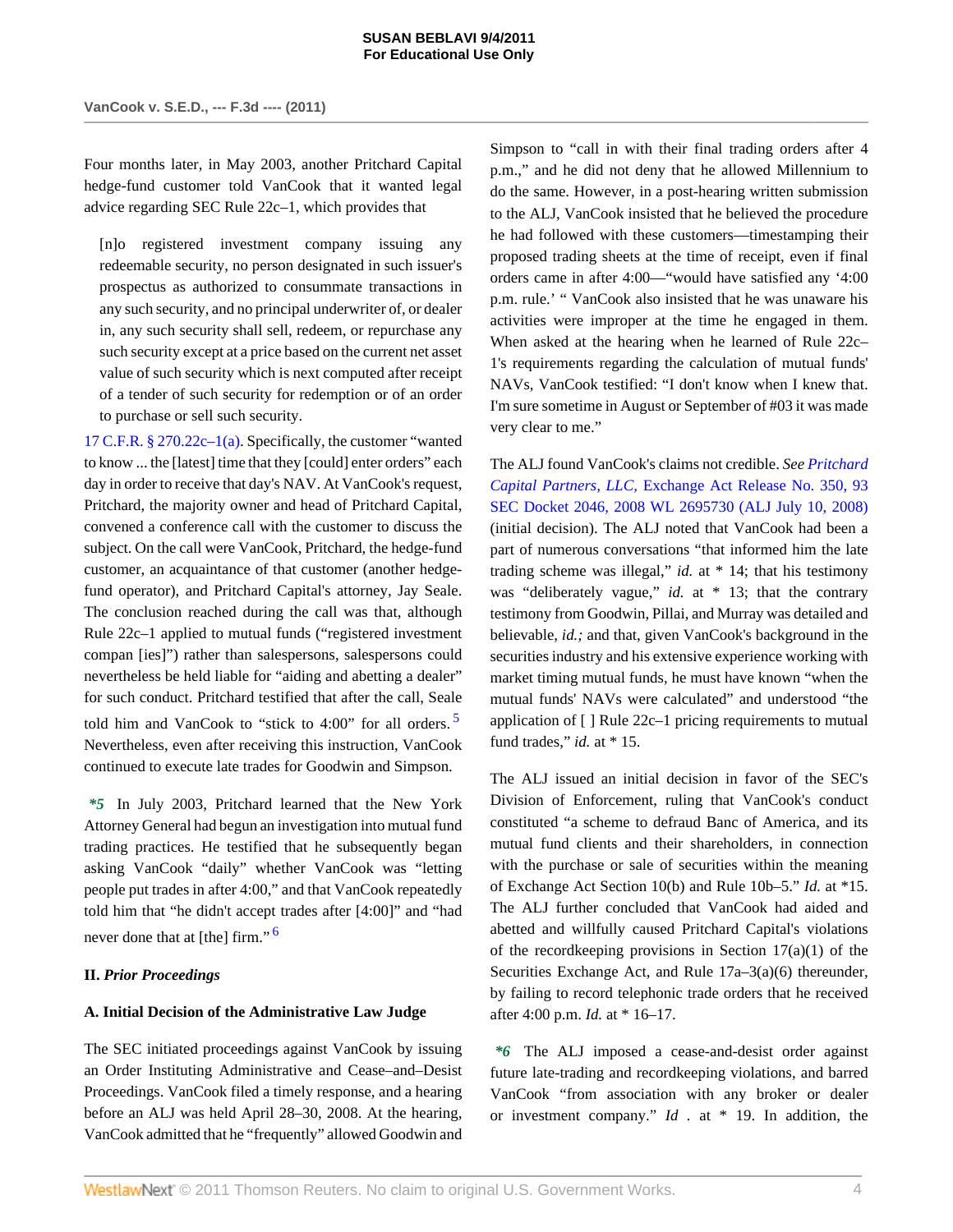# **VanCook v. S.E.D., --- F.3d ---- (2011)**

ALJ ordered VanCook to disgorge the portion of his total compensation received from late trading between March 2001 and July 2003, an amount the ALJ determined to be \$538,565.70, plus prejudgment interest. *Id.* at \* 19. The ALJ also ordered VanCook to pay a \$100,000 civil penalty because VanCook's violations "involve [d] fraud and disregard for the regulatory requirement," "created a significant risk of substantial loss to other persons," and "resulted in significant pecuniary gains to VanCook." *Id.* at \*20.

### **B. Opinion of the SEC**

VanCook petitioned the SEC for review of the ALJ's decision. The SEC agreed with the ALJ that VanCook violated Section 10(b), Rule 10b–5, Section 17(a)(1), and Rule  $17a 3(a)(6)$ . The SEC disagreed with the ALJ only as to the calculation of disgorgement; the SEC concluded that the ALJ's disgorgement figure should be reduced "to more closely align the figure with the approximate frequency of late trading in which Goodwin admittedly engaged." *[Joseph](http://www.westlaw.com/Link/Document/FullText?findType=Y&serNum=2020480244&pubNum=0006509&originationContext=document&vr=3.0&rs=cblt1.0&transitionType=DocumentItem&contextData=(sc.Search)) John VanCook,* [Exchange Act Release No. 61,039A, 97 SEC](http://www.westlaw.com/Link/Document/FullText?findType=Y&serNum=2020480244&pubNum=0006509&originationContext=document&vr=3.0&rs=cblt1.0&transitionType=DocumentItem&contextData=(sc.Search)) [Docket 777, 2009 WL 4026291, at \\* 17 \(Nov. 20, 2009\).](http://www.westlaw.com/Link/Document/FullText?findType=Y&serNum=2020480244&pubNum=0006509&originationContext=document&vr=3.0&rs=cblt1.0&transitionType=DocumentItem&contextData=(sc.Search)) The SEC's recalculation reduced the amount of disgorgement by \$5,331.69 ("ten percent of the value of the fees received by VanCook from Goodwin") to \$533,234.01, plus prejudgment interest. *Id.* at \*18.

Pursuant to 15 U.S.C. §  $78y(a)(1)$ , VanCook now asks us to vacate the SEC's decision.

#### **DISCUSSION**

#### **I.** *Standard of Review*

As noted above, we will affirm the SEC's findings of fact if supported by substantial evidence. *See [Valicenti Advisory](http://www.westlaw.com/Link/Document/FullText?findType=Y&serNum=1999263783&pubNum=506&originationContext=document&vr=3.0&rs=cblt1.0&transitionType=DocumentItem&contextData=(sc.Search)#co_pp_sp_506_64) Servs.,* [198 F.3d at 64;](http://www.westlaw.com/Link/Document/FullText?findType=Y&serNum=1999263783&pubNum=506&originationContext=document&vr=3.0&rs=cblt1.0&transitionType=DocumentItem&contextData=(sc.Search)#co_pp_sp_506_64) [15 U.S.C. §§ 80b–13\(a\),](http://www.westlaw.com/Link/Document/FullText?findType=L&pubNum=1000546&cite=15USCAS80B-13&originationContext=document&vr=3.0&rs=cblt1.0&transitionType=DocumentItem&contextData=(sc.Search)#co_pp_8b3b0000958a4) [78y\(a\)\(4\)](http://www.westlaw.com/Link/Document/FullText?findType=L&pubNum=1000546&cite=15USCAS78Y&originationContext=document&vr=3.0&rs=cblt1.0&transitionType=DocumentItem&contextData=(sc.Search)#co_pp_d40e000072291). We will set aside the SEC's action, findings, and conclusions of law only if they are "arbitrary, capricious, an abuse of discretion, or otherwise not in accordance with law." [5 U.S.C.](http://www.westlaw.com/Link/Document/FullText?findType=L&pubNum=1000546&cite=5USCAS706&originationContext=document&vr=3.0&rs=cblt1.0&transitionType=DocumentItem&contextData=(sc.Search)#co_pp_58730000872b1) [§ 706\(2\);](http://www.westlaw.com/Link/Document/FullText?findType=L&pubNum=1000546&cite=5USCAS706&originationContext=document&vr=3.0&rs=cblt1.0&transitionType=DocumentItem&contextData=(sc.Search)#co_pp_58730000872b1) *see also D'Alessio v. SEC,* [380 F.3d 112, 120 \(2d](http://www.westlaw.com/Link/Document/FullText?findType=Y&serNum=2004869284&pubNum=506&originationContext=document&vr=3.0&rs=cblt1.0&transitionType=DocumentItem&contextData=(sc.Search)#co_pp_sp_506_120) [Cir.2004\).](http://www.westlaw.com/Link/Document/FullText?findType=Y&serNum=2004869284&pubNum=506&originationContext=document&vr=3.0&rs=cblt1.0&transitionType=DocumentItem&contextData=(sc.Search)#co_pp_sp_506_120) We will not disturb the SEC's choice of sanction unless it is "unwarranted in law or without justification in fact." *[Butz v. Glover Livestock Comm'n Co.,](http://www.westlaw.com/Link/Document/FullText?findType=Y&serNum=1973126365&pubNum=780&originationContext=document&vr=3.0&rs=cblt1.0&transitionType=DocumentItem&contextData=(sc.Search)#co_pp_sp_780_186)* 411 U.S. 182, [186 \(1973\)](http://www.westlaw.com/Link/Document/FullText?findType=Y&serNum=1973126365&pubNum=780&originationContext=document&vr=3.0&rs=cblt1.0&transitionType=DocumentItem&contextData=(sc.Search)#co_pp_sp_780_186) (internal quotation marks and alterations omitted).

#### **II.** *Section 10(b) and Rule 10b–5*

Section 10(b) of the Exchange Act, [15 U.S.C. § 78j\(b\),](http://www.westlaw.com/Link/Document/FullText?findType=L&pubNum=1000546&cite=15USCAS78J&originationContext=document&vr=3.0&rs=cblt1.0&transitionType=DocumentItem&contextData=(sc.Search)#co_pp_a83b000018c76) and Rule 10b–5 promulgated thereunder, 17 C.F.R. § 240. 10b– 5, are among the antifraud provisions of the federal securities laws that "prohibit the use of fraudulently misleading representations in the purchase or sale of securities." *[SEC](http://www.westlaw.com/Link/Document/FullText?findType=Y&serNum=1977123055&pubNum=350&originationContext=document&vr=3.0&rs=cblt1.0&transitionType=DocumentItem&contextData=(sc.Search)#co_pp_sp_350_1085) v. Parklane Hosiery Co.,* [558 F.2d 1083, 1085 n. 1 \(2d](http://www.westlaw.com/Link/Document/FullText?findType=Y&serNum=1977123055&pubNum=350&originationContext=document&vr=3.0&rs=cblt1.0&transitionType=DocumentItem&contextData=(sc.Search)#co_pp_sp_350_1085) [Cir.1977\).](http://www.westlaw.com/Link/Document/FullText?findType=Y&serNum=1977123055&pubNum=350&originationContext=document&vr=3.0&rs=cblt1.0&transitionType=DocumentItem&contextData=(sc.Search)#co_pp_sp_350_1085) Section 10(b) prohibits, inter alia, the use "in connection with the purchase or sale of any security ... [of] any manipulative or deceptive device or contrivance in contravention of such rules and regulations as the Commission may prescribe." [15 U.S.C. § 78j\(b\).](http://www.westlaw.com/Link/Document/FullText?findType=L&pubNum=1000546&cite=15USCAS78J&originationContext=document&vr=3.0&rs=cblt1.0&transitionType=DocumentItem&contextData=(sc.Search)#co_pp_a83b000018c76) Rule 10b– 5 makes it

*\*7* unlawful for any person, directly or indirectly by the use of any means or instrumentality of interstate commerce, or of the mails or of any facility of any national securities exchange, (a) To employ any device, scheme, or artifice to defraud, (a) To make any untrue statement of a material fact or to omit to state a material fact necessary in order to make the statements made, in the light of the circumstances under which they were made, not misleading, or To engage in any act, practice, or course of business which operates or would operate as a fraud or deceit upon any person, in connection with the purchase or sale of any security.

[17 C.F.R. § 240.10b–5.](http://www.westlaw.com/Link/Document/FullText?findType=L&pubNum=1000547&cite=17CFRS240.10B-5&originatingDoc=I3b269273c1e511e08bbeb4ca0e5b8ed9&refType=LQ&originationContext=document&vr=3.0&rs=cblt1.0&transitionType=DocumentItem&contextData=(sc.Search)) To establish a violation of Section 10(b) and Rule 10b–5, the SEC must

prove that in connection with the purchase or sale of a security the defendant, acting with scienter, made a material misrepresentation (or a material omission if the defendant had a duty to speak) or used a fraudulent device. Scienter, as used in connection with the securities fraud statutes, means intent to deceive, manipulate, or defraud; or at least knowing misconduct. Whether or not a given intent existed, is, of course, a question of fact.

*[SEC v. First Jersey Sec., Inc.,](http://www.westlaw.com/Link/Document/FullText?findType=Y&serNum=1996271317&pubNum=506&originationContext=document&vr=3.0&rs=cblt1.0&transitionType=DocumentItem&contextData=(sc.Search)#co_pp_sp_506_1467)* 101 F.3d 1450, 1467 [\(2d Cir.1996\)](http://www.westlaw.com/Link/Document/FullText?findType=Y&serNum=1996271317&pubNum=506&originationContext=document&vr=3.0&rs=cblt1.0&transitionType=DocumentItem&contextData=(sc.Search)#co_pp_sp_506_1467) (citations omitted). The Supreme Court has directed lower courts to interpret Section 10(b) and Rule 10b–5 "flexibly" and broadly, rather than "technically [or] restrictively." *SEC v. Zandford,* [535 U.S. 813, 819 \(2002\)](http://www.westlaw.com/Link/Document/FullText?findType=Y&serNum=2002339609&pubNum=780&originationContext=document&vr=3.0&rs=cblt1.0&transitionType=DocumentItem&contextData=(sc.Search)#co_pp_sp_780_819) (internal quotation marks omitted). "Section 10(b) was designed as a catch-all clause to prevent fraudulent practices," *Chiarella v. United States,* [445 U.S. 222, 226 \(1980\)](http://www.westlaw.com/Link/Document/FullText?findType=Y&serNum=1980105863&pubNum=780&originationContext=document&vr=3.0&rs=cblt1.0&transitionType=DocumentItem&contextData=(sc.Search)#co_pp_sp_780_226),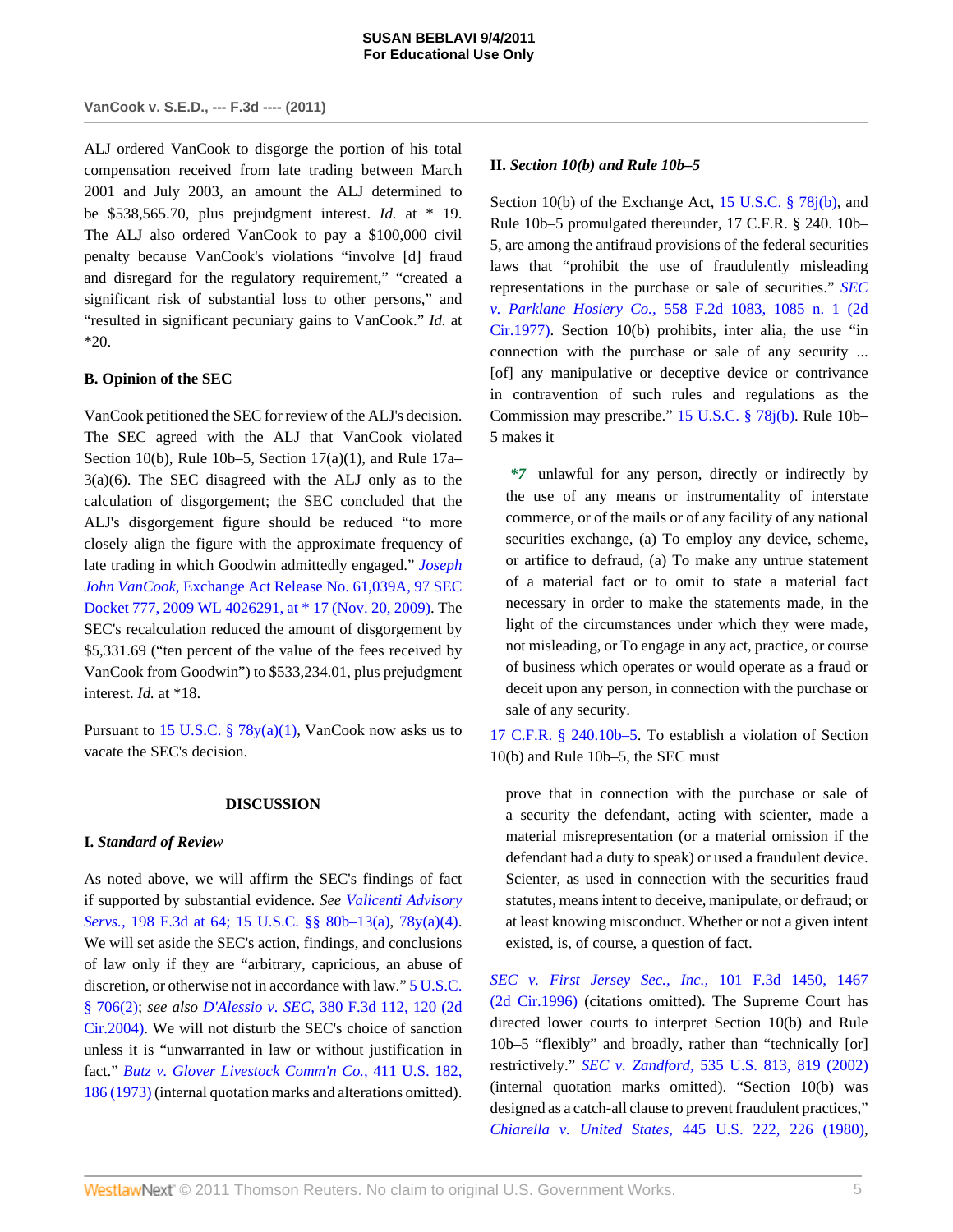including not just "garden type variet[ies] of fraud" but also "unique form[s] of deception" involving "[n]ovel or atypical methods," *[Superintendent of Ins. v. Bankers Life & Cas. Co.,](http://www.westlaw.com/Link/Document/FullText?findType=Y&serNum=1971136548&pubNum=780&originationContext=document&vr=3.0&rs=cblt1.0&transitionType=DocumentItem&contextData=(sc.Search)#co_pp_sp_780_11)* [404 U.S. 6, 11 n. 7 \(1971\)](http://www.westlaw.com/Link/Document/FullText?findType=Y&serNum=1971136548&pubNum=780&originationContext=document&vr=3.0&rs=cblt1.0&transitionType=DocumentItem&contextData=(sc.Search)#co_pp_sp_780_11) (internal quotation marks omitted).

We have no trouble concluding that VanCook's late-trading scheme constituted a "device, scheme, or artifice to defraud," in violation of subsection (a) of Rule 10b–5; that, by designing and operating his late-trading scheme, and by taking numerous steps to hide it, VanCook made material, untrue statements and omissions, in violation of subsection (b); and that his actions "operate[d] ... as a fraud or deceit upon any person, in connection with the purchase or sale of any security," in violation of subsection (c). [17 C.F.R.](http://www.westlaw.com/Link/Document/FullText?findType=L&pubNum=1000547&cite=17CFRS240.10B-5&originatingDoc=I3b269273c1e511e08bbeb4ca0e5b8ed9&refType=LQ&originationContext=document&vr=3.0&rs=cblt1.0&transitionType=DocumentItem&contextData=(sc.Search)) [§ 240.10b–5.](http://www.westlaw.com/Link/Document/FullText?findType=L&pubNum=1000547&cite=17CFRS240.10B-5&originatingDoc=I3b269273c1e511e08bbeb4ca0e5b8ed9&refType=LQ&originationContext=document&vr=3.0&rs=cblt1.0&transitionType=DocumentItem&contextData=(sc.Search)) We further agree with the SEC's conclusion that VanCook's submission of late-trade orders constituted an implied misrepresentation because it suggested "that final orders were received before the funds' 4:00 p.m. pricing time, as reflected in the applicable prospectus language, ... when, in fact, the trading decisions were made after 4:00 p.m. The mutual funds therefore were deceived into thinking that the trades were made before 4:00 p.m. and into giving the trades that day's NAV." *VanCook,* [2009 WL 4026291, at \\*8.](http://www.westlaw.com/Link/Document/FullText?findType=Y&serNum=2020480244&pubNum=0000999&originationContext=document&vr=3.0&rs=cblt1.0&transitionType=DocumentItem&contextData=(sc.Search))

*\*8* VanCook contests the SEC's conclusion concerning Rule 10b–5 that—in his words—"the mere transmission of trade orders to BOA after 4:00 p.m., without more, deceived mutual funds into believing that VanCook had received the trade orders before 4:00 p.m." He further argues that he never deceived or made misrepresentations to anyone, and was merely "associated" with the late-trading scheme. He contends that his role in the scheme is therefore insufficient to establish Rule 10b–5 liability. These arguments are wholly unavailing. VanCook understates his role in the scheme, mischaracterizes the SEC's factual findings, and misinterprets the relevant law.

The SEC plainly did *not* find Rule 10b–5 liability solely on the basis of "mere transmission of trade orders ... after 4:00 p.m.," as VanCook claims. On the contrary, the Commission found that VanCook had "engaged in numerous deceptive acts in furtherance of the deceptive late-trading scheme." *[VanCook,](http://www.westlaw.com/Link/Document/FullText?findType=Y&serNum=2020480244&pubNum=0000999&originationContext=document&vr=3.0&rs=cblt1.0&transitionType=DocumentItem&contextData=(sc.Search))* [2009 WL 4026291, at \\*8](http://www.westlaw.com/Link/Document/FullText?findType=Y&serNum=2020480244&pubNum=0000999&originationContext=document&vr=3.0&rs=cblt1.0&transitionType=DocumentItem&contextData=(sc.Search)). Examples of VanCook's deceptive acts cited by the SEC in its opinion include his "secur[ing] a new clearing broker for [Pritchard Capital Partners] knowing that its order entry system, MFRS, provided an opportunity to place orders after 4:00 p.m. and still receive that day's NAV, unlike the Firm's previous clearing broker"; his use of "timestamped trade sheets to disguise the fact that [his] customers made trading decisions after the close of trading"; and his false assurances to Pritchard that he "had not been allowing customers to place orders after 4:00 p.m. and had never done so." [7](#page-9-4) *Id.* at \*8–9.

<span id="page-5-0"></span>Furthermore, VanCook was not "[m]erely associated" with the late-trading scheme, as he asserts; he was its architect. As the SEC found, VanCook was "intimately involved with the creation, marketing, and implementation of the system that enabled [Simpson, Goodwin, and Millennium] to late trade," and he "communicated his deceptive acts to the mutual funds at issue by submitting late-trading orders to them through" BOA. *Id.* at \* 10. This is far more than "association" with a deceptive scheme. As the Commission made clear in its opinion, VanCook "engage[d] in acts that were directly linked to the deception practiced upon the mutual funds."*Id.*

VanCook cites *[United States v. Finnerty,](http://www.westlaw.com/Link/Document/FullText?findType=Y&serNum=2016554667&pubNum=506&originationContext=document&vr=3.0&rs=cblt1.0&transitionType=DocumentItem&contextData=(sc.Search))* 533 F.3d 143 (2d [Cir .2008\)](http://www.westlaw.com/Link/Document/FullText?findType=Y&serNum=2016554667&pubNum=506&originationContext=document&vr=3.0&rs=cblt1.0&transitionType=DocumentItem&contextData=(sc.Search)), for his proposition that "merely communicating a trade order, without more, is not a communicative act that can support a finding of deceptive misrepresentation or omission under the securities laws." VanCook's reliance on *Finnerty* is misplaced. First, as the ALJ and SEC explained in great detail, VanCook did *not* "merely communicat[e] trade order[s]," but rather took a series of actions over several years to implement a scheme that he devised, as discussed above.

Second, *Finnerty* is clearly distinguishable, on its facts and its reasoning, from the present case. The criminal defendant in *Finnerty* was a specialist on the floor of the NYSE whose job was to match executable orders from public customers; he was accused of trading for his own proprietary account and generating profits for himself. The government argued that because this type of trading, known as interpositioning, violated NYSE rules, Finnerty had also violated Section 10(b), because his customers had expected Finnerty to abide by those rules and Finnerty had implicitly misled them. We concluded that there was "no evidence" in the record that, through his interpositioning, Finnerty had "conveyed an impression that was misleading" to his victims. *Id.* [at 149–](http://www.westlaw.com/Link/Document/FullText?findType=Y&serNum=2016554667&originationContext=document&vr=3.0&rs=cblt1.0&transitionType=DocumentItem&contextData=(sc.Search)) [50.](http://www.westlaw.com/Link/Document/FullText?findType=Y&serNum=2016554667&originationContext=document&vr=3.0&rs=cblt1.0&transitionType=DocumentItem&contextData=(sc.Search)) We noted that the government had "identified no way in which Finnerty communicated anything to his customers, let alone anything false." *Id.* [at 148–49.](http://www.westlaw.com/Link/Document/FullText?findType=Y&serNum=2016554667&originationContext=document&vr=3.0&rs=cblt1.0&transitionType=DocumentItem&contextData=(sc.Search)) It was not sufficient that the customers might have "expected that Finnerty would not engage in" interpositioning simply because NYSE rules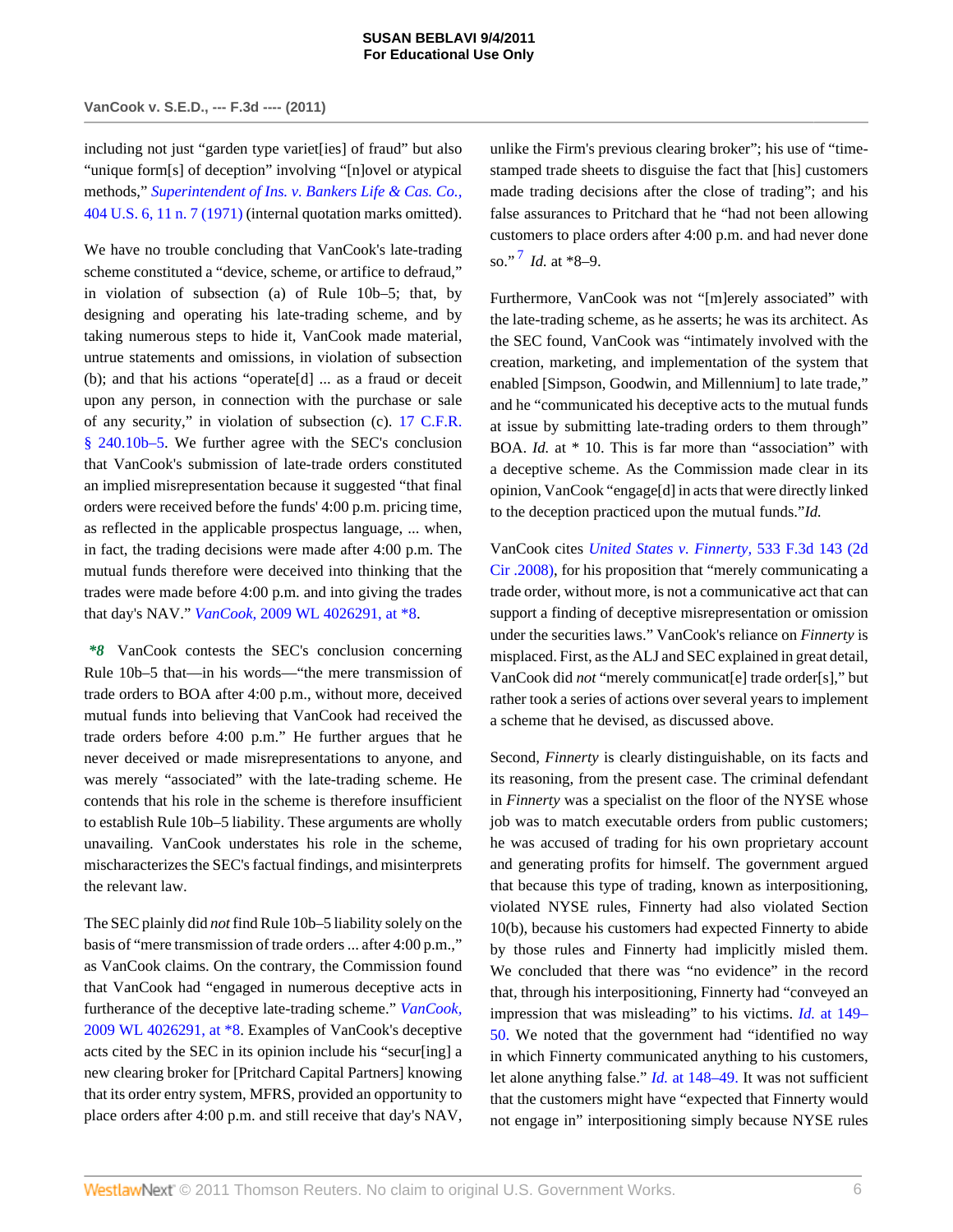prohibit the practice; we held that "unless [the customers'] understanding was based on a statement or conduct by Finnerty, he did not commit a primary violation of Section 10(b)." *Id.* [at 150.](http://www.westlaw.com/Link/Document/FullText?findType=Y&serNum=2016554667&originationContext=document&vr=3.0&rs=cblt1.0&transitionType=DocumentItem&contextData=(sc.Search))

*\*9* In the present case, by contrast, VanCook did not merely violate an NYSE rule that customers might or might not have expected him to follow; he violated the mutual funds' own express wishes, as set out in their prospectuses, that trades would be executed by 4:00 p.m. in order to receive that day's NAV. VanCook took steps to make it appear to any outside observer—even after an examination of Pritchard Capital's internal records—that his customers' buy and sell orders had been finalized by 4:00 p.m., when in fact the critical decisions were not made until well after the close of market.

<span id="page-6-0"></span>Furthermore, *Finnerty* did not involve an allegation of "a violation of subsection (b)" of Rule 10b–5, *id.* at 147, whereas the present case does involve such an allegation (along with allegations that VanCook violated subsections (a) and (c)). Subsection (b) provides that it is unlawful for covered persons "[t]o make any untrue statement of a material fact or to omit to state a material fact necessary in order to make the statements made, in light of the circumstances under which they were made, not misleading." 17 C.F.R. § 240. 10b–5(b). The SEC argues that VanCook's late-trading scheme violated this provision because it constituted an implied representation to mutual funds that, because their orders received the current day's NAV, the orders must have been entered by 4:00 p.m. As the Commission's brief points out, in *Finnerty* we did not have the opportunity "to consider the implied representation principle that underlies the Commission's finding that VanCook's submission of late trades was deceptive."<sup>[8](#page-9-5)</sup> We now have that opportunity. We agree with the Commission that by submitting orders after that time for execution at the current day's NAV, VanCook made an implied representation that the orders had been received before 4:00 p.m., because such late trading "incorporates an implicit misrepresentation" by "falsely mak[ing] it appear that the orders were received by the intermediary before [4:00 p.m.] when in fact they were received after that time." Other courts have reached similar conclusions. *See, e.g., [SEC](http://www.westlaw.com/Link/Document/FullText?findType=Y&serNum=2018119647&pubNum=4637&originationContext=document&vr=3.0&rs=cblt1.0&transitionType=DocumentItem&contextData=(sc.Search)#co_pp_sp_4637_261) [v. Pentagon Capital Mgmt. PLC,](http://www.westlaw.com/Link/Document/FullText?findType=Y&serNum=2018119647&pubNum=4637&originationContext=document&vr=3.0&rs=cblt1.0&transitionType=DocumentItem&contextData=(sc.Search)#co_pp_sp_4637_261)* 612 F.Supp.2d 241, 261 [\(S.D.N.Y.2009\);](http://www.westlaw.com/Link/Document/FullText?findType=Y&serNum=2018119647&pubNum=4637&originationContext=document&vr=3.0&rs=cblt1.0&transitionType=DocumentItem&contextData=(sc.Search)#co_pp_sp_4637_261) *[SEC v. Simpson Capital Mgmt., Inc.,](http://www.westlaw.com/Link/Document/FullText?findType=Y&serNum=2016918362&pubNum=4637&originationContext=document&vr=3.0&rs=cblt1.0&transitionType=DocumentItem&contextData=(sc.Search)#co_pp_sp_4637_204)* 586 [F.Supp.2d 196, 204–05 \(S.D.N.Y.2008\)](http://www.westlaw.com/Link/Document/FullText?findType=Y&serNum=2016918362&pubNum=4637&originationContext=document&vr=3.0&rs=cblt1.0&transitionType=DocumentItem&contextData=(sc.Search)#co_pp_sp_4637_204); *[In re Mut. Funds](http://www.westlaw.com/Link/Document/FullText?findType=Y&serNum=2007196733&pubNum=4637&originationContext=document&vr=3.0&rs=cblt1.0&transitionType=DocumentItem&contextData=(sc.Search)#co_pp_sp_4637_856) Inv. Litig.,* [384 F.Supp.2d 845, 856–58 \(D.Md.2005\).](http://www.westlaw.com/Link/Document/FullText?findType=Y&serNum=2007196733&pubNum=4637&originationContext=document&vr=3.0&rs=cblt1.0&transitionType=DocumentItem&contextData=(sc.Search)#co_pp_sp_4637_856) We now join them, and conclude that late trading of the sort committed

by VanCook constitutes an implied misrepresentation in violation of Rule 10b5 and Section 10(b). *See [Stoneridge](http://www.westlaw.com/Link/Document/FullText?findType=Y&serNum=2014711511&pubNum=780&originationContext=document&vr=3.0&rs=cblt1.0&transitionType=DocumentItem&contextData=(sc.Search)#co_pp_sp_780_158) [Inv. Partners, LLC v. Scientific–Atlanta,](http://www.westlaw.com/Link/Document/FullText?findType=Y&serNum=2014711511&pubNum=780&originationContext=document&vr=3.0&rs=cblt1.0&transitionType=DocumentItem&contextData=(sc.Search)#co_pp_sp_780_158)* 552 U.S. 148, 158 [\(2008\)](http://www.westlaw.com/Link/Document/FullText?findType=Y&serNum=2014711511&pubNum=780&originationContext=document&vr=3.0&rs=cblt1.0&transitionType=DocumentItem&contextData=(sc.Search)#co_pp_sp_780_158) (noting that "[c]onduct itself can be deceptive," and liability under Section 10(b) and Rule 10b–5 does not require "a specific oral or written statement").

Given the implied misrepresentation that VanCook made by engaging in late trading, as well as the outright misrepresentations that he made by covering up his actions and the evidence that he knew his actions were unlawful, we conclude that the SEC did not err in finding that VanCook violated Rule 10b–5 and Section 10(b) by designing and operating his late-trading scheme.

### **III.** *Section 17(a)(1) and Rule 17a–3(a)(6)*

*\*10* Section 17(a)(1) of the Exchange Act provides that covered entities—a group that includes Pritchard Capital and VanCook—"shall make and keep" any records that the Commission "prescribes as necessary or appropriate." [15](http://www.westlaw.com/Link/Document/FullText?findType=L&pubNum=1000546&cite=15USCAS78Q&originationContext=document&vr=3.0&rs=cblt1.0&transitionType=DocumentItem&contextData=(sc.Search)#co_pp_7b9b000044381) U.S.C. §  $78q(a)(1)$ . Rule  $17a-3(a)(6)$ , promulgated under that Section, states that covered brokers and dealers "shall make and keep current ... [a] memorandum of each brokerage order, and of any other instruction, given or received for the purchase or sale of securities, whether executed or unexecuted," and that the memorandum "shall show," inter alia, "the terms and conditions of the order or instructions and of any modification or cancellation thereof," "the time the order was received," and "the time of entry," which is defined as "the time when the member, broker or dealer transmits the order or instruction for execution." [17 C.F.R. § 240.17a–3\(a\)](http://www.westlaw.com/Link/Document/FullText?findType=L&pubNum=1000547&cite=17CFRS240.17A-3&originationContext=document&vr=3.0&rs=cblt1.0&transitionType=DocumentItem&contextData=(sc.Search)#co_pp_fc71000022572)  $(6)(i)$ . The requirement that the order memo include "the time" the order was received" was added to the Rule by an October 2001 amendment, *see* [Books and Records Requirements for](http://www.westlaw.com/Link/Document/FullText?findType=Y&serNum=2001915848&pubNum=0006509&originationContext=document&vr=3.0&rs=cblt1.0&transitionType=DocumentItem&contextData=(sc.Search)) [Brokers and Dealers, Exchange Act Release No. 44,992, 76](http://www.westlaw.com/Link/Document/FullText?findType=Y&serNum=2001915848&pubNum=0006509&originationContext=document&vr=3.0&rs=cblt1.0&transitionType=DocumentItem&contextData=(sc.Search)) [SEC Docket 343, 2001 WL 1327088 \(Oct. 26, 2001\)](http://www.westlaw.com/Link/Document/FullText?findType=Y&serNum=2001915848&pubNum=0006509&originationContext=document&vr=3.0&rs=cblt1.0&transitionType=DocumentItem&contextData=(sc.Search)), which became effective on May 2, 2003, *see* [66 Fed.Reg. 55818–01,](http://www.westlaw.com/Link/Document/FullText?findType=Y&serNum=0287157591&pubNum=1037&originationContext=document&vr=3.0&rs=cblt1.0&transitionType=DocumentItem&contextData=(sc.Search)#co_pp_sp_1037_55818) [55826 \(Nov. 2, 2001\)](http://www.westlaw.com/Link/Document/FullText?findType=Y&serNum=0287157591&pubNum=1037&originationContext=document&vr=3.0&rs=cblt1.0&transitionType=DocumentItem&contextData=(sc.Search)#co_pp_sp_1037_55818).

It is uncontested that Pritchard Capital failed to timestamp or otherwise record the times it received final trading decisions from Millennium, Simpson, and Goodwin, in violation of the amended Rule that became effective in May 2003. It is also uncontested that between May 2003 and September 2003 —after the amendment to the Rule and the clear directive from Seale and Thomas Pritchard to cease late trading— VanCook continued to engage in late trading and to omit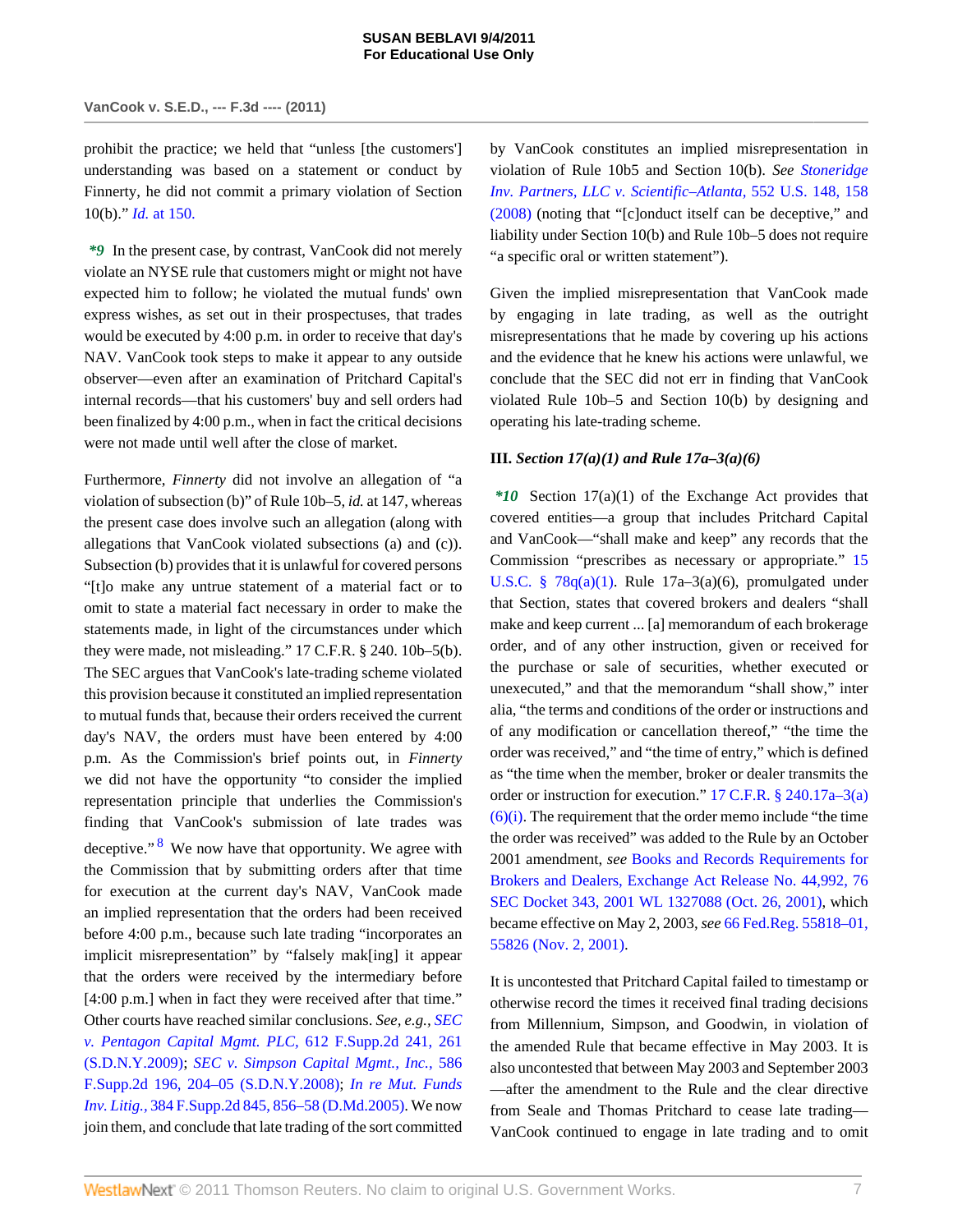# **VanCook v. S.E.D., --- F.3d ---- (2011)**

from order memos the times that final trading instructions arrived from Millennium, Simpson, and Goodwin. VanCook argues, however, that he cannot be held liable for aiding and abetting or causing Pritchard Capital's recordkeeping violations because he did not know "that the protocol used by himself was improper or illegal ."<sup>[9](#page-9-6)</sup> VanCook further contends that the Commission's findings as to VanCook's role in the recordkeeping violations were either "not supported by substantial evidence" or were capricious and an abuse of discretion.

VanCook devotes only two pages of his 36–page brief to this argument, and no wonder—it borders on the frivolous. The best VanCook can manage is to claim that he lacked the requisite scienter for a willful violation of the recordkeeping rules because it was someone else's job "to keep current with the requirements of technical rules such as the minutia of record keeping strictures." He contends that his "failure to recognize or implement the new rule in the first few months of existence cannot justify a finding against him *personally.*" VanCook also asserts that "the Commission adduced no evidence that VanCook was aware of any implications of the new recordkeeping requirements."

*\*11* VanCook's argument strains credulity. To establish that VanCook aided and abetted Pritchard Capital's recordkeeping violations, the SEC needed only to find (1) that Pritchard Capital committed those violations; (2) that VanCook provided "substantial assistance" to the firm in the commission of those violations; and (3) that VanCook had knowledge of the violations. [15 U.S.C. § 78t\(e\).](http://www.westlaw.com/Link/Document/FullText?findType=L&pubNum=1000546&cite=15USCAS78T&originationContext=document&vr=3.0&rs=cblt1.0&transitionType=DocumentItem&contextData=(sc.Search)#co_pp_7fdd00001ca15)

There is ample evidence in the record from which the SEC could conclude that VanCook had actual knowledge of Pritchard Capital's recordkeeping violations and of his role in furthering them. It was VanCook himself—and McMahon, at VanCook's direction—who failed to record the actual times that final trading instructions arrived from the latetrading customers, Millennium, Simpson, and Goodwin. As the Commission noted, Pritchard Capital's recordkeeping violations resulted directly from the late-trading scheme that VanCook himself designed, and VanCook's and McMahon's "fail[ure] to record the time that [Millennium, Simpson, and Goodwin] made their actual final trading decisions" was a central part of VanCook's late-trading strategy. *[VanCook,](http://www.westlaw.com/Link/Document/FullText?findType=Y&serNum=2020480244&pubNum=0000999&originationContext=document&vr=3.0&rs=cblt1.0&transitionType=DocumentItem&contextData=(sc.Search))* [2009 WL 4026291, at \\* 14](http://www.westlaw.com/Link/Document/FullText?findType=Y&serNum=2020480244&pubNum=0000999&originationContext=document&vr=3.0&rs=cblt1.0&transitionType=DocumentItem&contextData=(sc.Search)). The scheme was specifically designed to create a false impression that the customers' trade

<span id="page-7-0"></span>orders had been finalized by 4:00 p.m., which was not the case. Moreover, VanCook was repeatedly warned that his scheme was unlawful, and was directed to stop it. Thus, sufficient evidence in the record supports the SEC's finding that VanCook had actual knowledge that the firm's records were inaccurate, because he himself had designed a scheme to make them so, and that VanCook therefore deliberately aided and abetted Pritchard Capital's violations of Rule 17a–3(a)(6) and Section  $17(a)(1)$ .

# **IV.** *Sanctions*

VanCook argues that the sanctions imposed by the Commission—permanently barring him from any association with a broker or dealer or registered investment company, disgorging him of \$533,234.01 plus interest, and fining him \$100,000—were "excessive, draconian, and disproportionate to the activity in which [he] was found to have engaged." We disagree. The Commission acted within its discretion in imposing these sanctions.

First, VanCook contends that any disgorgement amount should be calculated starting from the May 2003 conference call between VanCook, Thomas Pritchard, Seale, one of the firm's hedge-fund customers, and an associate of that customer. Prior to that call, VanCook insists, he did not have "sufficient knowledge to form the scienter necessary to violate Rule 10b–5." He argues that "any restitution order, at a maximum, should be limited to \$74,534.59," which he says is the amount of the commissions received by Pritchard Capital from its late-trading customers from May 1, 2003, through July 2003.

It is true that we have sometimes "refused, on due process grounds, to defer to the SEC's imposition of sanctions where 'doing so would penalize an individual who has not received fair notice of a regulatory violation.' " *[D'Alessio v. SEC,](http://www.westlaw.com/Link/Document/FullText?findType=Y&serNum=2004869284&pubNum=506&originationContext=document&vr=3.0&rs=cblt1.0&transitionType=DocumentItem&contextData=(sc.Search)#co_pp_sp_506_123)* [380 F.3d 112, 123 \(2d Cir.2004\),](http://www.westlaw.com/Link/Document/FullText?findType=Y&serNum=2004869284&pubNum=506&originationContext=document&vr=3.0&rs=cblt1.0&transitionType=DocumentItem&contextData=(sc.Search)#co_pp_sp_506_123) quoting *[Upton v. SEC,](http://www.westlaw.com/Link/Document/FullText?findType=Y&serNum=1996035297&pubNum=506&originationContext=document&vr=3.0&rs=cblt1.0&transitionType=DocumentItem&contextData=(sc.Search)#co_pp_sp_506_98)* 75 [F.3d 92, 98 \(2d Cir.1996\).](http://www.westlaw.com/Link/Document/FullText?findType=Y&serNum=1996035297&pubNum=506&originationContext=document&vr=3.0&rs=cblt1.0&transitionType=DocumentItem&contextData=(sc.Search)#co_pp_sp_506_98) But we have also long recognized that the Due Process Clause of the Constitution requires only that " 'laws give the person of ordinary intelligence a reasonable opportunity to know what is prohibited.' " *[Upton,](http://www.westlaw.com/Link/Document/FullText?findType=Y&serNum=1996035297&pubNum=506&originationContext=document&vr=3.0&rs=cblt1.0&transitionType=DocumentItem&contextData=(sc.Search)#co_pp_sp_506_98)* [75 F.3d at 98,](http://www.westlaw.com/Link/Document/FullText?findType=Y&serNum=1996035297&pubNum=506&originationContext=document&vr=3.0&rs=cblt1.0&transitionType=DocumentItem&contextData=(sc.Search)#co_pp_sp_506_98) quoting *[Grayned v. City of Rockford,](http://www.westlaw.com/Link/Document/FullText?findType=Y&serNum=1972127175&pubNum=780&originationContext=document&vr=3.0&rs=cblt1.0&transitionType=DocumentItem&contextData=(sc.Search)#co_pp_sp_780_108)* 408 U.S. [104, 108 \(1972\)](http://www.westlaw.com/Link/Document/FullText?findType=Y&serNum=1972127175&pubNum=780&originationContext=document&vr=3.0&rs=cblt1.0&transitionType=DocumentItem&contextData=(sc.Search)#co_pp_sp_780_108). VanCook had ample notice of the antifraud provisions of the securities laws long before the May 2003 conference call. He was a longtime securities professional with extensive experience in the industry, and a co-owner of Pritchard Capital. Substantial evidence in the record, as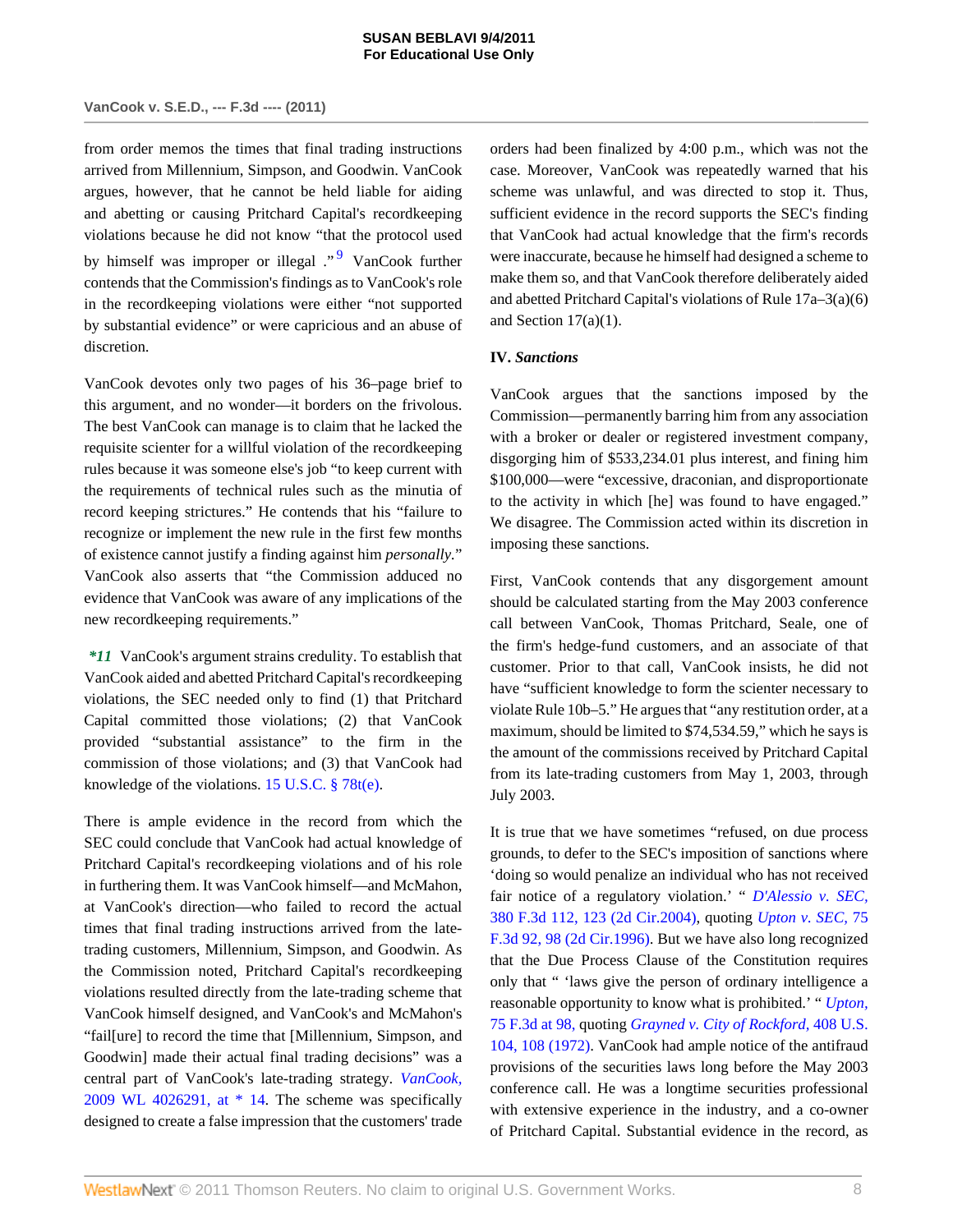discussed supra, supports the conclusion that VanCook knew how and when NAVs were calculated and devised a scheme to manipulate that process to his advantage. He took numerous steps to hide the late-trading scheme, including by lying to Pritchard, his firm's principal.

*\*12* In addition, VanCook wooed customers with the latetrading scheme that he had designed, and assured them that it was legal, even in the face of attorney advice to the contrary. We agree with the Commission that VanCook "repeatedly ignored numerous 'red flags' " that his conduct was illegal, including the guidelines in the mutual funds' prospectuses and in BOA's Processing Guide, warnings from Millennium's attorney in January 2003 and his own firm's attorney in May 2003, and his conversations with Thomas Pritchard. *VanCook,* [2009 WL 4026291, at \\* 13.](http://www.westlaw.com/Link/Document/FullText?findType=Y&serNum=2020480244&pubNum=0000999&originationContext=document&vr=3.0&rs=cblt1.0&transitionType=DocumentItem&contextData=(sc.Search)) VanCook refused to heed any of these warnings. We therefore see no reason that the SEC should have limited the amount of disgorgement to the commissions earned between May 2003 and July 2003.

As to the \$100,000 civil penalty imposed by the SEC, VanCook argues simply that, "particularly in light of the massive disgorgement award, and its associated interest," the fine "was excessive." However, he makes no argument that the fine was "unwarranted in law or without justification in fact." *[Butz v. Glover Livestock Comm'n Co.,](http://www.westlaw.com/Link/Document/FullText?findType=Y&serNum=1973126365&pubNum=780&originationContext=document&vr=3.0&rs=cblt1.0&transitionType=DocumentItem&contextData=(sc.Search)#co_pp_sp_780_185)* 411 U.S. [182, 185–86 \(1973\)](http://www.westlaw.com/Link/Document/FullText?findType=Y&serNum=1973126365&pubNum=780&originationContext=document&vr=3.0&rs=cblt1.0&transitionType=DocumentItem&contextData=(sc.Search)#co_pp_sp_780_185) (internal quotation marks and alteration omitted). We see no basis for decreasing the amount of the fine, which the ALJ and SEC deemed necessary for purposes of deterrence and to reflect the seriousness of VanCook's violations, among other reasons.

VanCook argues, more generally, that the sanctions were "disproportionate compared with other sanctions handed out to" Pillai, McMahon, and Pritchard, each of whom received lighter sanctions than VanCook. He notes that "Pillai was ordered to pay \$1 in disgorgement and a \$150,000 civil penalty" and subjected to a 12–month suspension; that McMahon "was only censured, and subject to a cease and

desist order," but "was not ordered to pay any restitution [or] penalty"; and that Pritchard was suspended from associating "in a supervisory capacity with any broker/dealer for nine months," received a \$50,000 civil penalty, and was not ordered to disgorge any profits.

We defer substantially to the SEC's choice of sanctions, though that deference is not absolute. Courts of appeals have in the past "shown our willingness to overturn Commission penalties that we concluded were draconian"—including, for example, where the petitioner "had confronted an unclear regulatory environment and had relied on advice of counsel that ultimately proved to be wrong," and where the petitioner was part of a class subjected to a "systematic pattern of disparate treatment" by the SEC. *D'Alessio,* [380 F.3d at](http://www.westlaw.com/Link/Document/FullText?findType=Y&serNum=2004869284&pubNum=506&originationContext=document&vr=3.0&rs=cblt1.0&transitionType=DocumentItem&contextData=(sc.Search)#co_pp_sp_506_124) [124](http://www.westlaw.com/Link/Document/FullText?findType=Y&serNum=2004869284&pubNum=506&originationContext=document&vr=3.0&rs=cblt1.0&transitionType=DocumentItem&contextData=(sc.Search)#co_pp_sp_506_124) (emphasis omitted) (citing cases). None of those factors is present here. Instead, VanCook argues simply that the Commission should have imposed sanctions on him more similar to those imposed on the other players in his latetrading scheme. But each of these players committed different offenses; VanCook, unlike the other individuals, designed the late-trading scheme, marketed it to select customers, and orchestrated its execution. Furthermore, as he himself points out, other individuals chose to settle with the SEC, whereas VanCook chose to litigate. That "dissimilar facts resulted in dissimilar sanctions does not ... show that the sanction imposed [on VanCook] was disproportionate." *Id.* [at 125.](http://www.westlaw.com/Link/Document/FullText?findType=Y&serNum=2004869284&originationContext=document&vr=3.0&rs=cblt1.0&transitionType=DocumentItem&contextData=(sc.Search))

*\*13* Because we find no error in the SEC's choice of sanctions here—much less any "gross abuse of discretion," *Tager v. SEC,* [344 F.2d 5, 9 \(2d Cir.1965\)—](http://www.westlaw.com/Link/Document/FullText?findType=Y&serNum=1965105076&pubNum=350&originationContext=document&vr=3.0&rs=cblt1.0&transitionType=DocumentItem&contextData=(sc.Search)#co_pp_sp_350_9)we conclude that the SEC acted within its discretion in sanctioning VanCook as it did.

# **CONCLUSION**

For the foregoing reasons, VanCook's petition for review is denied, and the order of the SEC is affirmed.

Footnotes

- <span id="page-8-0"></span>[1](#page-1-0) A fund's NAV, calculated according to "a statutorily defined formula," reflects the current market value of the fund's total assets minus its total liabilities. *[In re State St. Bank & Trust Co. Fixed Income Funds Inv. Litig.,](http://www.westlaw.com/Link/Document/FullText?findType=Y&serNum=2024927770&pubNum=0000999&originationContext=document&vr=3.0&rs=cblt1.0&transitionType=DocumentItem&contextData=(sc.Search))* No. 08 Civ. 8235, 2011 WL 1206070, [at \\*5 \(S.D.N.Y. Mar. 31, 2011\);](http://www.westlaw.com/Link/Document/FullText?findType=Y&serNum=2024927770&pubNum=0000999&originationContext=document&vr=3.0&rs=cblt1.0&transitionType=DocumentItem&contextData=(sc.Search)) *see also* [15 U.S.C. § 80a–2\(a\)\(41\)](http://www.westlaw.com/Link/Document/FullText?findType=L&pubNum=1000546&cite=15USCAS80A-2&originationContext=document&vr=3.0&rs=cblt1.0&transitionType=DocumentItem&contextData=(sc.Search)#co_pp_4c0f0000a9271); [17 C.F.R. 270.2a–4.](http://www.westlaw.com/Link/Document/FullText?findType=L&pubNum=1000547&cite=17CFRS270.2A-4&originatingDoc=I3b269273c1e511e08bbeb4ca0e5b8ed9&refType=LQ&originationContext=document&vr=3.0&rs=cblt1.0&transitionType=DocumentItem&contextData=(sc.Search)) NAV has long been considered "the fundamental valuation criterion of registered investment companies." *[Harriman v. E.I. du Pont De Nemours & Co.,](http://www.westlaw.com/Link/Document/FullText?findType=Y&serNum=1976142489&pubNum=345&originationContext=document&vr=3.0&rs=cblt1.0&transitionType=DocumentItem&contextData=(sc.Search)#co_pp_sp_345_160)* 411 F.Supp. [133, 160 \(D.Del.1975\).](http://www.westlaw.com/Link/Document/FullText?findType=Y&serNum=1976142489&pubNum=345&originationContext=document&vr=3.0&rs=cblt1.0&transitionType=DocumentItem&contextData=(sc.Search)#co_pp_sp_345_160)
- <span id="page-8-1"></span>[2](#page-1-1) The parties stipulated in proceedings before the Commission that, despite this statement in the MFRS instruction manual, the actual cutoff time for submitting trades was 5:30 p.m.